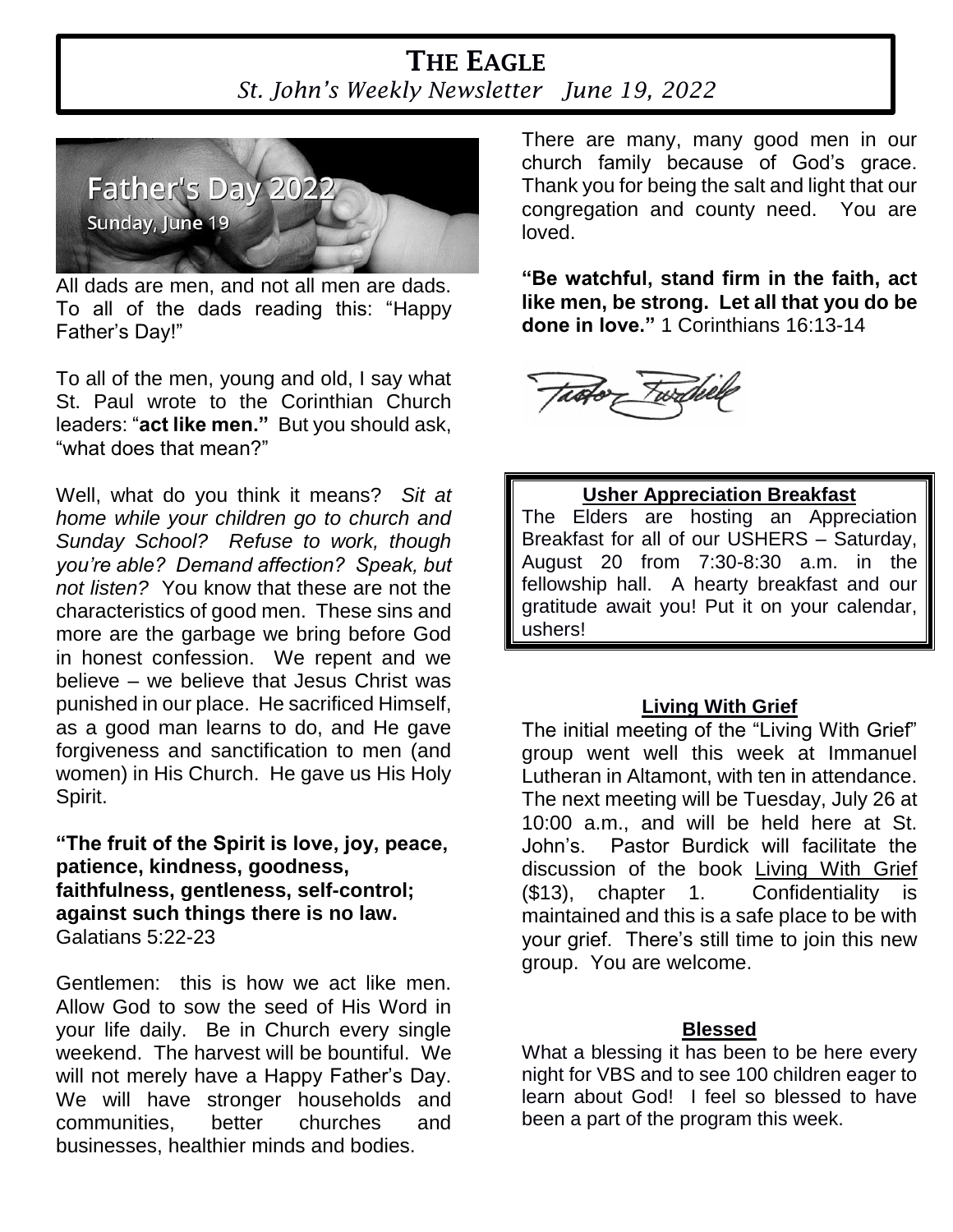### **Job Opening**

Eagles Nest Preschool is looking for a preschool aide for the 4/5-year-old class, on Monday – Friday. This is a part time position from 8:00 a.m. to 12:30 p.m. Please contact Carrie in the Church office.

## **Prayer List**

Jonathan Koester, Eldon Joergens, Doris Gartner, Julie Vahling, Marsha Ziegler, Jolene Davis, Shirley Cheadle, Doris Hammer, Marcella Wolf, John Romero, Owen Phelps, Dan Chambers, Chad Nelson, & Geraldine Grieves.

All Members of the Armed Forces, Ryan Budde, Nathan Vail, Gabriel Walker, Bryce Ikemire, and all first responders of our community and nation.

## **Your Response to the Gospel Our Attendance Last Week**

| Adult Sunday School  41             |  |  |  |  |
|-------------------------------------|--|--|--|--|
|                                     |  |  |  |  |
| Our Offerings June 12, 2022         |  |  |  |  |
| General Fund \$8,007.00             |  |  |  |  |
| Online General Fund \$1,972.31      |  |  |  |  |
| Total Gen. Fund Offering \$9,972.31 |  |  |  |  |
| Building Fund  \$30.00              |  |  |  |  |

### **LIFE QUOTE From Lutherans for Life**

"The God who chose to give us life at the moment of fertilization is the same God who chose to rescue us and redeem us and give us salvation. And He did it by sending His Son, Jesus, to experience every stage of human life so we could be forgiven and given life everlasting with Him!"

*Rev. Craig Michaelson, Faith Community Lutheran Church, Las Vegas, Nevada – A Life Quote from Lutherans For Life • lutheransforlife.org*

### **June Food Pantry Items To Donate**

Canned soup, crackers, canned fruit, & 80 ct. wet wipes

## **Sunday School Teacher Needed**

Volunteers are needed for this summer's Sunday School Program. If you are willing to help on one of the following days, please contact Kiley Bohnhoff (217-343-3520) or by email: kbohnhoff@hotmail.com.

July 10, July 17, & July 24 **For Fall** We are in need a 4/5 grade co-teacher

## **This Week's Sunday School Lesson**

Acts 23:12-24

Today students will study "Paul's Prison Protection." When Paul's nephew overhears a plot by the Jews to assassinate Paul, he tells Paul, who tells his prison guards. They take the young man to the Roman tribune, who takes action to protect Paul from the plot. Now guarded by at least 470 soldiers, spearmen, and horsemen, Paul is safely moved to Caesarea to await a hearing before Governor Felix.

# **Baby Bottle Returns**

Baby bottles need to be returned by today!

### **The Gospel Messengers**

A Gospel Family Trio, consisting of a father and two sons, will be performing here at St. John's on Sunday, July 10, at 5:00 p.m. They are from Mt. Vernon, IL and began performing as a trio in 2007, when the boys were just 6 and 9 years old. The concert will be held outdoors if weather permits, so please bring a lawn chair. If necessary, the concert will be moved inside. A free-will offering will be taken.

## **NYG Mandatory Information Meeting**

This meeting will be for all students who will be attending NYG and their parents. It will be held on Wednesday, June 22 at 7:30 p.m. at Carolyn's home.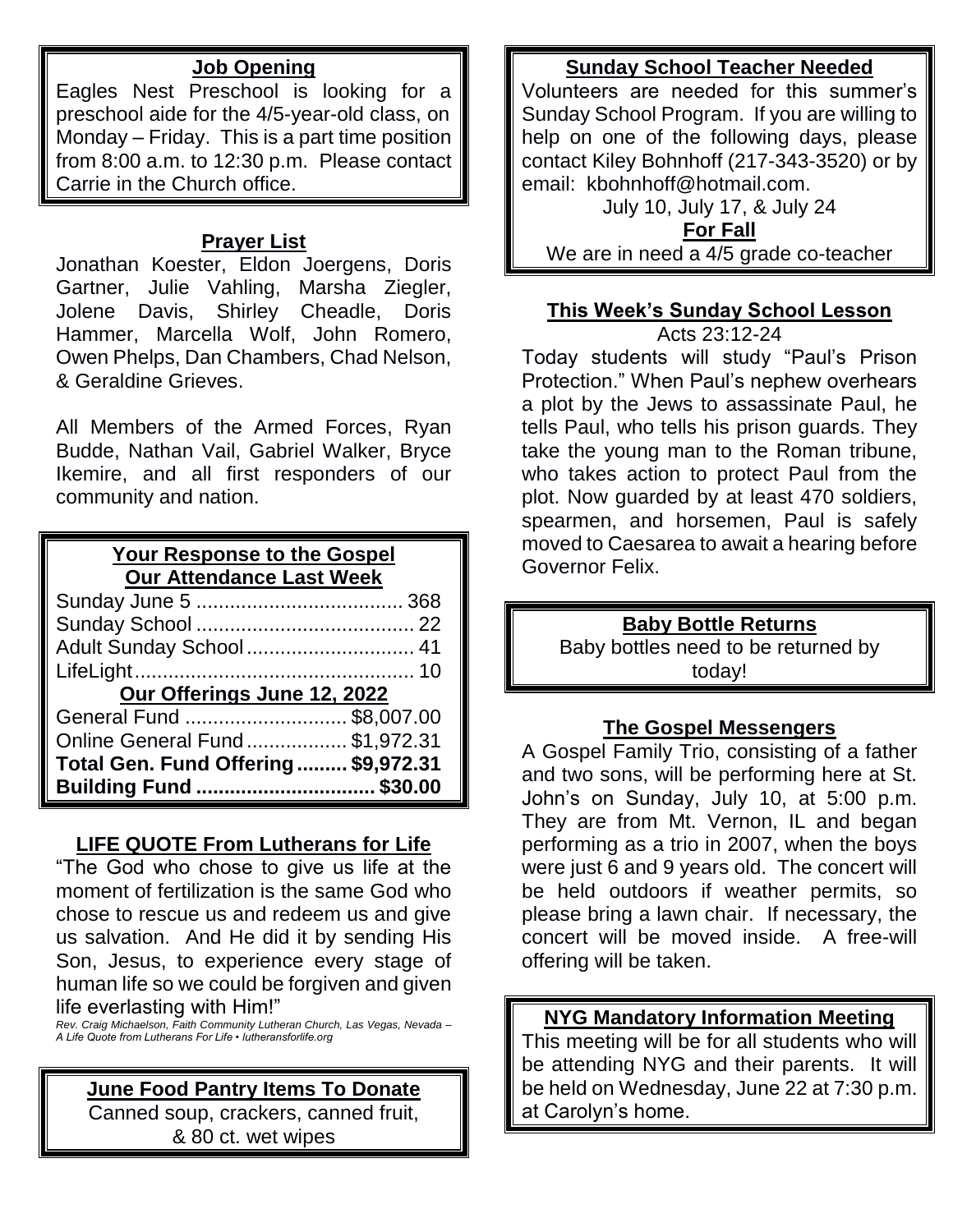## **Youth Corner Upcoming Events**

**Holiday World** TBA

# **Garage Sale**

Drop Off Sun., July 31 from Noon - 1 p.m. Mon., Aug. 1 from 9 am. – 6 p.m. Mon., Aug. 2 from 4 p.m. – 6 p.m. Sale Dates Thurs., Aug. 4 from  $3 p.m. - 7 p.m.$ Fri., Aug. 5 from 8  $a.m. - 6 p.m.$ Sat., Aug. 6 from 8 a.m. – Noon Clean Up Noon  $-2$  p.m.

### **Cruise Night**

Cruise night will be Saturday, Sept. 10<sup>th</sup>

### **Golden Eagle Fellowship**

The next meal will be served on Thursday, June 30<sup>th</sup> at noon. As an added feature of fun, you are invited to bring something old to display. It's our version of "The Antiques Roadshow"!

The signup sheet is on the bulletin board, and don't forget to bring along a treasure and share its story!



### **Congratulations**

Meredith (Richards) Roderick & Kolin Roderick on the birth of their baby girl, Grace Adeline Roderick. She was born on June 12<sup>th</sup>. Proud grandparents are John & Perrie Richards.

#### **Congratulations**

Cory & Meghan Wahl on the birth of their daughter, Alivia Grace. She was born June 6<sup>th</sup>. Her baptism is Sat., June 18<sup>th</sup>.

May God bless these new babies and their families.



### **Stewardship Thought**

Luke 8:37 – "Then all the people of the surrounding country of the Gerasenes asked him to depart from them, for they were seized with great fear. So he got into the boat and returned." The Gerasenes are upset with Jesus because His ministry led to the loss of their pig herd – their wealth. They want Jesus to go away before He does any more damage to their bottom line. Their priorities are clear. What about our priorities? Is the work and ministry of Jesus worthy of our support and the sacrifice of some of our wealth?



### **Cross Volunteer Training**

There will be a volunteer training for all those interested in volunteering at the Cross. It will be held on Monday, June

20 from 6:00 p.m. – 8:00 p.m. at the Cross Welcome Center. Please RSVP by calling or texting Ms. Patty Winn at 217-720-5545. Please prayerfully consider giving of your time & talent to help ensure the success of the Cross at the Crossroads. For more information, please see the flyer on the bulletin board.

#### **Thank You**

Thank you so much to everyone who helped in anyway to make the VBS program this year a big success. From the donations, to help in making decorations, preparing the awesome snacks, teaching, being a guide, and to the parents for bringing your children. It was all so very much appreciated. God bless you all!